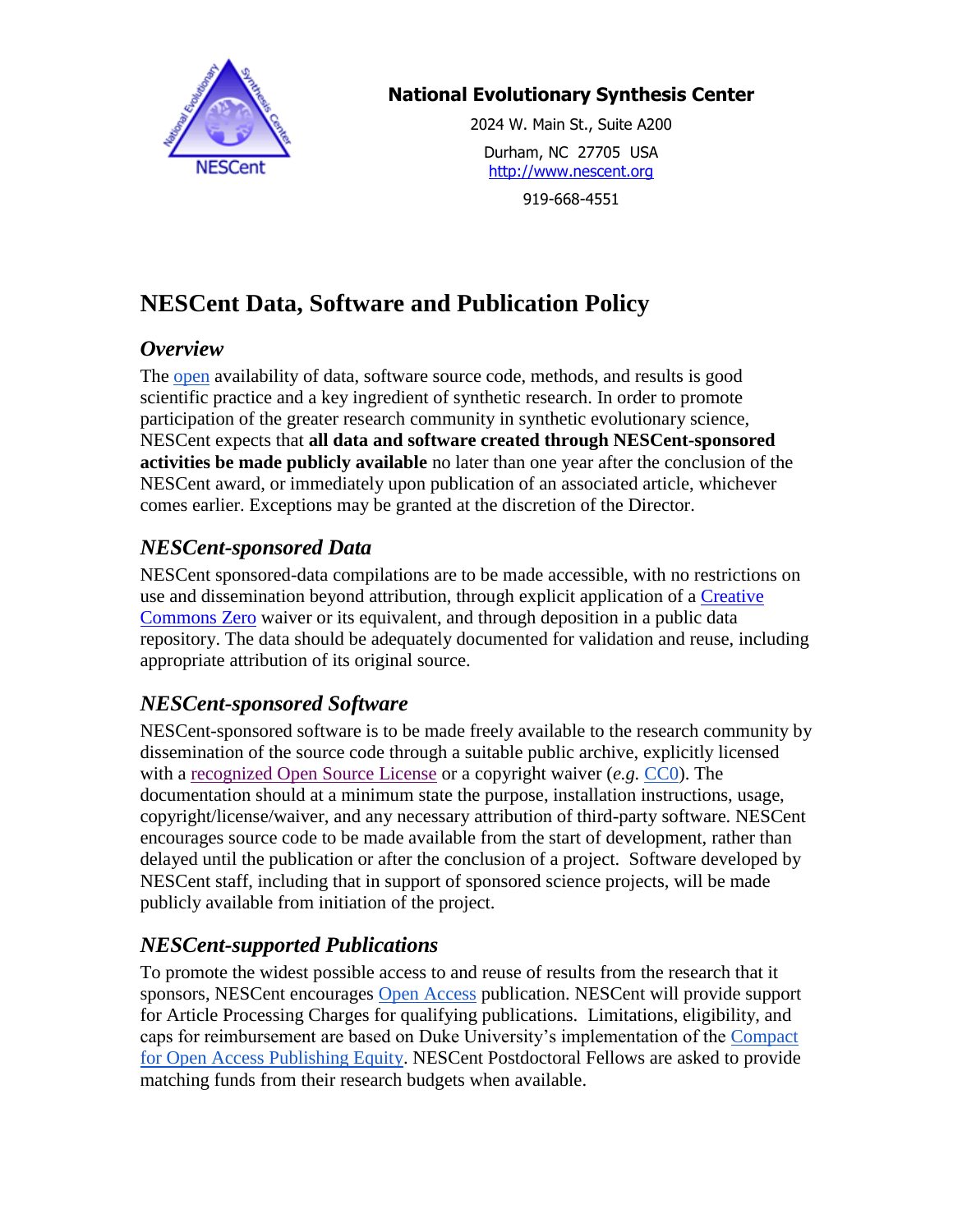# **Frequently Asked Questions**

- **● [What constitutes NESCent-sponsored software or data?](#page-1-0)**
- **● [What qualifies as a public data repository?](#page-1-1)**
- **● [Why not use a license for data that requires attribution, share-alike or non](#page-1-2)[commercial restrictions?](#page-1-2)**
- **● [What is an "acceptable archive" for software?](#page-1-3)**
- **● [How do I choose an appropriate software license?](#page-2-0)**
- **● [How should copyright and license be stated for software?](#page-2-1)**
- **● [Can I embargo my data / software?](#page-2-2)**
- **● [Are any data or software exempt from this policy?](#page-2-3)**

### <span id="page-1-0"></span>*What constitutes NESCent-sponsored software or data?*

Data compilations and software source code developed wholly or in part while a NESCent-sponsored scientist (Sabbatical Scholar, Graduate or Postdoctoral Fellow, Short-term Visitor, Fellow), as part of a NESCent-sponsored activity (such as a Working Group or Catalysis Meeting), or hosted on NESCent-controlled servers.

## <span id="page-1-1"></span>*What qualifies as a public data repository?*

Data in digital format must be downloadable without the requirement of a user account, the registration of personal information, a request for access, or restrictive terms of use. The repository should also be recognized by one or more peer-reviewed journals. NESCent encourages the use of the public data repository [Dryad](http://datadryad.org/) for NESCent-sponsored data when associated with a publication and when an appropriate datatype-specific repository is lacking.

#### <span id="page-1-2"></span>**Why not use a license for data that requires attribution, sharealike or non-commercial restrictions?**

The complexities of copyright, ownership, licensing and attribution of scientific data are beyond the scope of this FAQ, and we point readers instead to the discussion of these issues at the [Creative Commons.](http://www.google.com/url?q=http%3A%2F%2Fwiki.creativecommons.org%2FData&sa=D&sntz=1&usg=AFQjCNH4QfxW6KX1qlghYX0B9D4apZG_Yg) NESCent urges the use, for factual data, of a [CC0](http://www.google.com/url?q=http%3A%2F%2Fwiki.creativecommons.org%2FCC0_use_for_data&sa=D&sntz=1&usg=AFQjCNEF7jGKoy9VQwXItSAC6UlXK6381Q) waiver because it does not falsely claim copyright that is not legally valid, nor does it impose [attribution,](http://blog.datadryad.org/2011/10/05/why-does-dryad-use-cc0/) [share-alike](http://sciencecommons.org/projects/publishing/open-access-data-protocol/) and [non-commercial](http://www.pensoft.net/journals/zookeys/article/2189/creative-commons-licenses-and-the-non-commercial-condition-implications-for-the-re-use-of-biodiversity-information) restrictions that would limit the usefulness of that data for further synthetic research.

# <span id="page-1-3"></span>*What is an "acceptable archive" for software?*

NESCent's definition of an acceptable archive follows that of the [PLOS.](http://www.ploscompbiol.org/static/policies.action#sharing) The code should be easy to locate and download without the requirement for a user account, the registration of personal information, a request for access, or restrictive terms of use. The repository should ideally have been in existence for over five years and host more than one thousand projects. Examples of such archives are: [SourceForge,](http://sourceforge.net/) [Bioinformatics.Org,](http://www.bioinformatics.org/) [Open Bioinformatics Foundation \(O|B|F\),](http://www.open-bio.org/wiki/Main_Page) [Google Code,](http://code.google.com/) [BerliOS Developer,](http://developer.berlios.de/) [Savannah,](http://savannah.gnu.org/) [GitHub](https://github.com/) and the [Codehaus.](http://codehaus.org/) Alternatively, the source code may be deposited along with the data in a public repository (such as [Dryad\)](http://datadryad.org/); however, this may require waiving copyright.